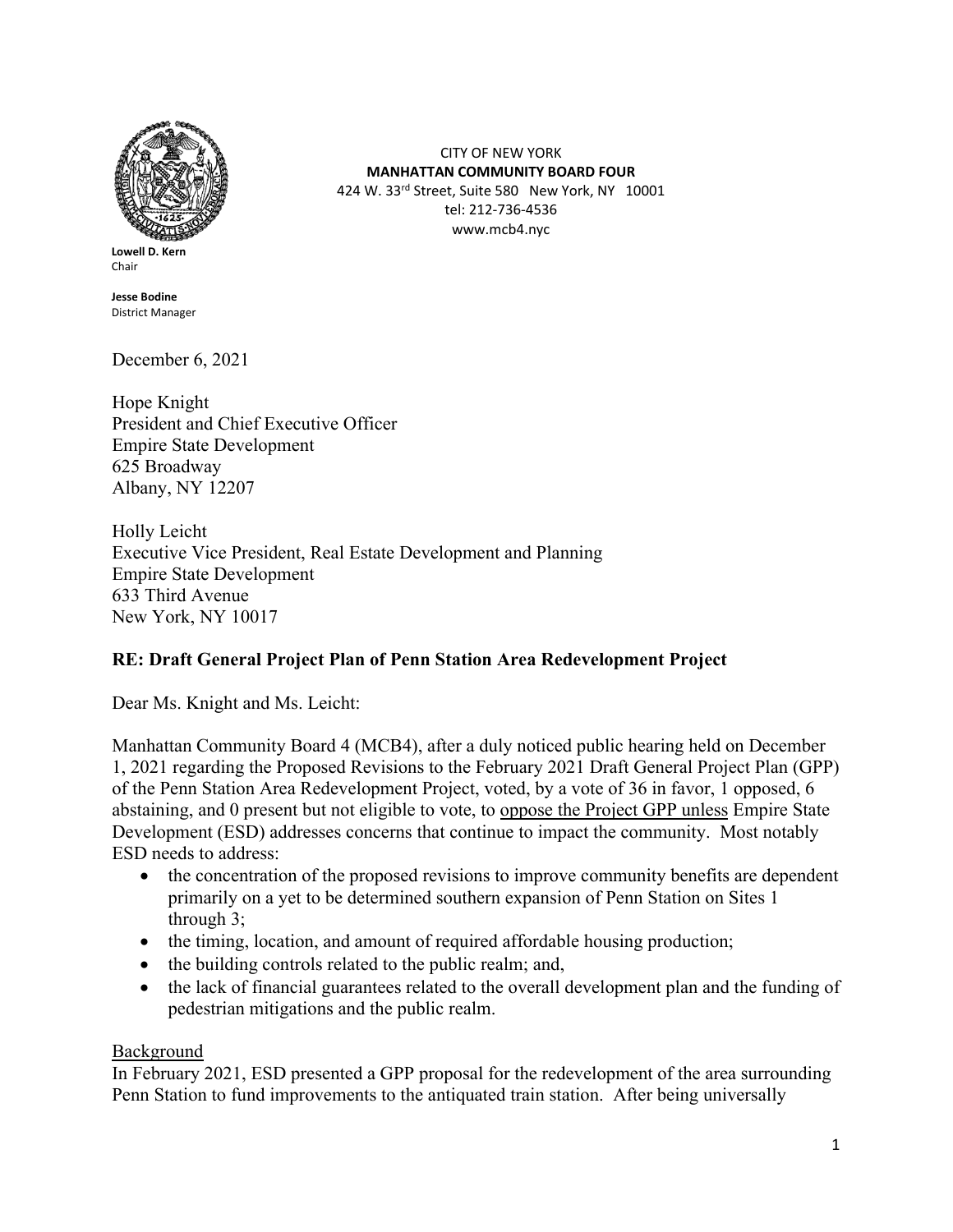recognized as woefully inadequate in integrating a new world class transportation hub into the neighborhoods of Midtown Manhattan, an expanded community working group was created to bring forth community concerns and to discuss possible solutions. After dozens of meetings with the working group and community public hearings, MCB4 submitted a letter (July 8, 2021; attached) addressing specific concerns. That letter was in coordination with local elected officials, and Manhattan Community Board 5 (MCB5) -- for which the majority of the redevelopment has the greatest impact.

Subsequently, ESD staff incorporated changes to the original draft GPP from many perspectives of the working group and presented a revised proposal in early November 2021. These proposed revisions will be brought forth as an Alternative to the Draft Environmental Impact Statement in a public hearing on December 8, 2021, followed by a public comment period. The Draft GPP may be further revised based on the hearing and public comments, before being brought to the ESD Board of Directors for consideration in Spring 2022.

There are technically four projects being discussed in relation to Penn Station:

- the Gateway project which will double the number of rail tunnels under the Hudson River;
- the Penn Station expansion to increase capacity for New Jersey Transit commuter trains;
- the upgrades to passenger circulation in the current Penn Station; and,
- the development project surrounding Penn Station which will allow for 10 towers to be built or rebuilt around the station.

This letter relates only to the last point: the development project surrounding Penn Station. The other projects will follow their own Federal EIS process.

The proposed expansion of Penn Station to the south onto sites  $1 - 3$  and the construction of the Gateway Tunnel have direct impact into MCD4, while the overall area redevelopment proposals have more direct impacts in MCD5. We share the concerns raised by MCB5 throughout this process. Community members have raised issues that as a neighborhood we have suffered through the complete razing of blocks for large scale developments in the past, including the destruction of historic sites that contribute to the loss of the unique fabric of our neighborhoods, and the neglect of minority owned businesses. The redevelopment of Penn Station Area should not follow this pattern.

The impetus for shared community outcry about the original GPP was that the development plans were precursors to addressing the transportation needs of the transit sectors. A financial mechanism was proposed to capture the value of up-zoning eight blocks and use those funds to pay for elements of the station reconstruction, the above ground public realm improvements, and ongoing mitigation of pedestrian movement. Yet, there was not first a consideration of public realm components addressing the movement of hundreds of thousands of people through the community and the impacted neighborhoods. And there seemed to be a lack of coordination between the various transit agencies to put forth a plan that would serve the transportation needs well beyond the completion of this current proposal. A plan to capture value created in an upzoning before addressing community issues and transit issues was perceived as the wrong ordering of the project process.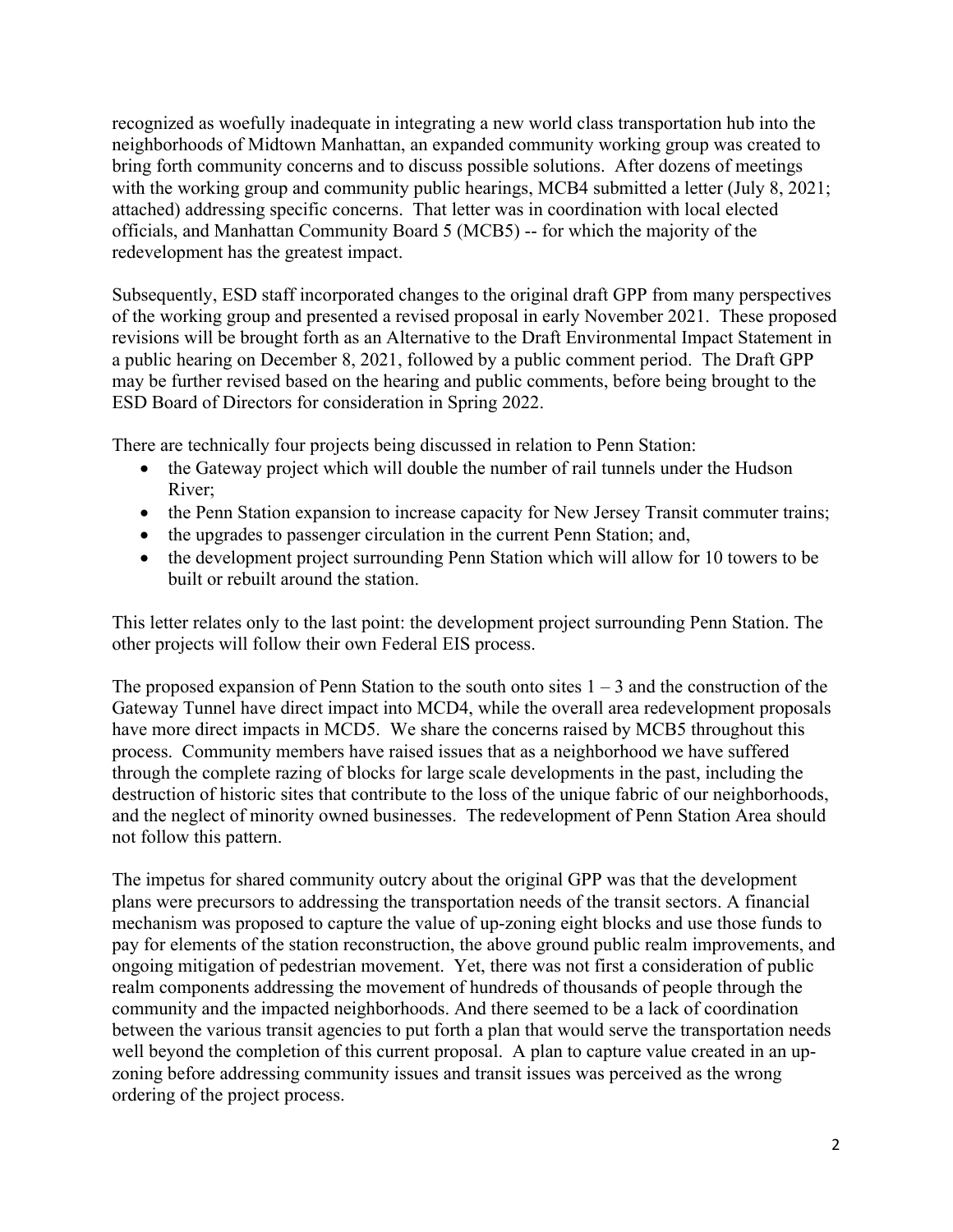## Summary of Revisions

Based on input from the working group, ESD is presenting revisions to the draft GPP. Some of the highlights of those revisions include:

- A reduction in density with a decrease in the maximum allowable Floor Area Ration (FAR) from 33 to 30
	- o This remains well above the 19.5 FAR allowed in Hudson Yards -- which includes a Community Facility benefit of 2 FAR
- An inclusion of housing units, including 30% permanently affordable
	- o The only site required to include housing is Site 1; Sites 4 and 8 will have an option of providing housing
- The creation of a Public Realm Task Force
	- o The Public Realm Task Force Fund would be initially funded through development funds from the GPP sites
- An increase in public space
	- o Most sites would see an increase in the public space requirement from an average of about 12% to about 17% (which includes existing sidewalks)
	- o Site 2 would have the largest amount of public space at 44%
	- $\circ$  An additional "Shared Street" is being proposed for West 31<sup>st</sup> Street between Seventh and Eighth Avenues
- Increased community services
	- o In Requests For Proposals for Sites 1-3, ESD would set aside space and work with the community to shape a request for innovative ideas for providing services for homeless people and other social services within the Project Area
- An increase in active, more diverse street frontages
	- o The increased diversity comes from a reduction in lobby frontage from 100 feet to between 40 feet to 90 feet
- A protection of the view along West  $33<sup>rd</sup>$  Street to the Empire State Building
- A continued community participation through the Advisory committee and input on each building RFP's.
- A Transportation Monitoring Plan (TMP) to be developed with NYC DOT, requiring reanalysis of traffic and pedestrian flows at key milestones during build-out, and adjustments to mitigation requirements as appropriate.

# **COMMUNITY CONCERNS**

Concentration of Community Benefits on Sites 1 through 3

The proposed changes to the Draft GPP are certainly steps in the right direction. However, it is notable that a great proportion of the improvements to the original GPP are dependent on the approval of a southern expansion of Penn Station onto Sites 1 to 3. The approval of this southern expansion is yet to be determined and will follow a separate review process than the GPP. There is a possibility that a southern expansion of Penn Station would not happen, and thus the proposed benefits on Sites 1 to 3 would not materialize. If the southern expansion did not occur, then:

There would be no requirement for housing units in the development area (only optional units on Sites 4 and 8);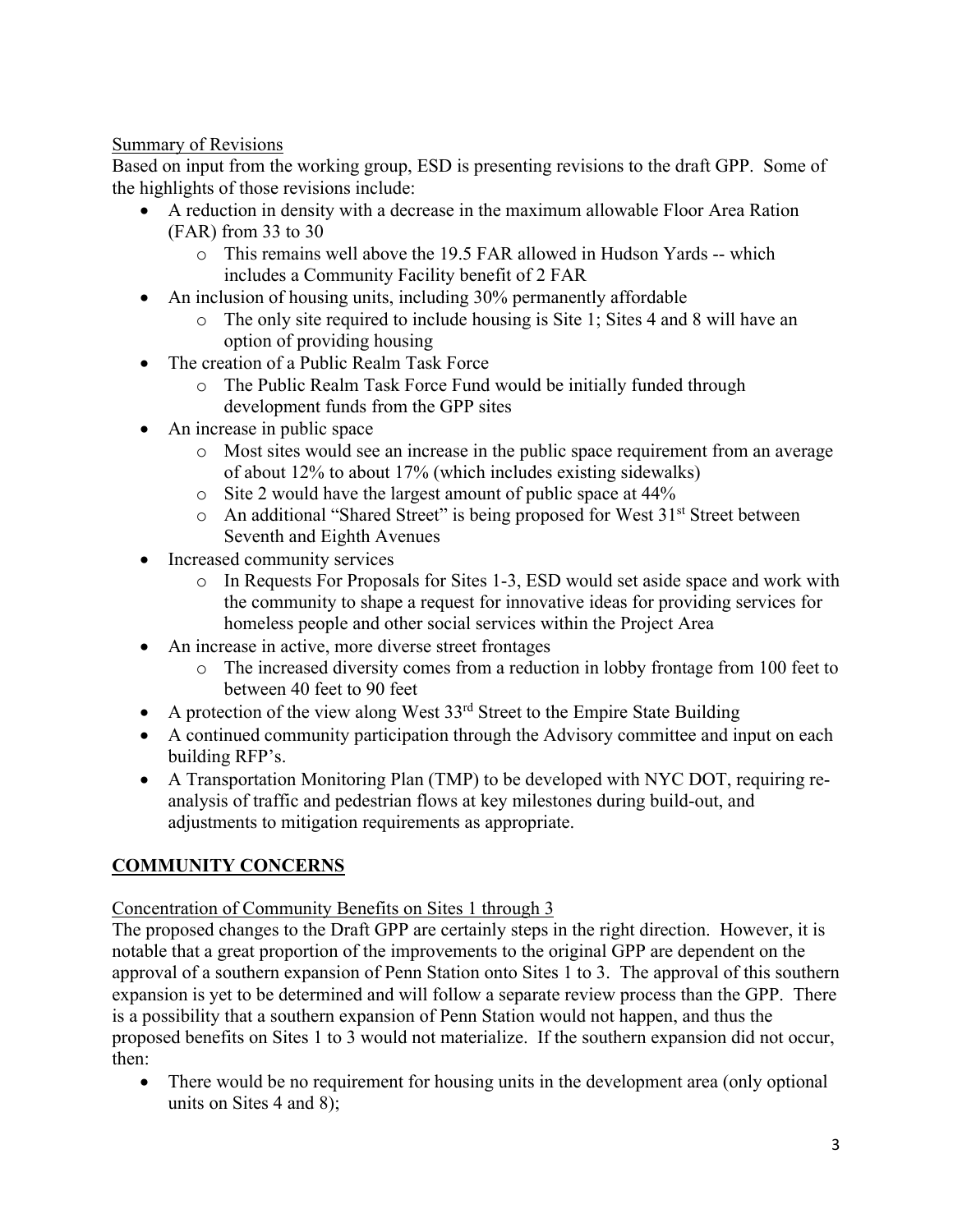- There would be no requirement for Community Facility components on any site within the development area;
- The additional "Shared Street" at W 31<sup>st</sup> Street would not likely occur; and,
- The largest amount of public space on any one block (Site 2 with 44%) would not occur limiting the maximum amount of public space to 17% on any block.

## Affordable Housing Production and Timing

The amount of affordable housing required on West 31<sup>st</sup> Street between Eighth and Ninth Avenue is insufficient. It will take at least 10 years to start building and may never materialize, leaving displaced residents in a state of uncertainty for too long. We request in consultation with MCB5 that at least two other buildings on Sites 4 to 8 be required to offer affordable housing, that such buildings be required to be built in the first phase of any development of the area, and that all affordable housing is permanent following the guidelines of community housing policies that offer a range in income levels. The GPP must provide permanent relocation of residential tenants, within MCD4 or MCD5, at tenant's existing affordability levels.

#### Funding for Transportation Mitigation Plan and Public Realm Task Force

We are pleased that ESD is setting up mechanisms to continue monitoring the impact on pedestrian flows during the multiple phases of the project -especially on the West side- and fund mitigation as needed. The Public Realm Task Force will identify changes required at the ground level throughout the station area. A portion of the Payment In Lieu Of Taxes (PILOT's) payment in lieu of taxes will be reserved for these tasks.

We request that the funding mechanism guarantees that a fixed proportion of the PILOT's are dedicated and disbursed with the same parity as any funding for MTA improvements. In Hudson Yards, where such a mechanism was not in place, MTA delays and cost overruns left the park and other amenities unfunded, and the City had to supplement funding to finish the project.

Undefined new development from an up-zoning should not be the only source of funding for public realm issues. If Madison Square Garden remains in its current location, it needs to contribute to the proposed solutions since it plays a crucial role in impacting the public realm.

#### Building Controls for Public Realm

The proposed building controls remain focused on overly grandiose entrances for buildings which create a dead environment for pedestrian and commuters. At the same time, the planned station entrances are much smaller and secondary to the building entrances. We request that all station entrances be consistent, the largest and most visible, while office building entrances should be secondary to the station's. The rest of the facades along Streets should be activated in human scale proportions with corresponding storefronts (11 ft high).

It is also critical that garbage, Con Edison grids and other utilities be handled inside the buildings, leaving the sidewalks entirely free for the thousands of pedestrians that will need to navigate them.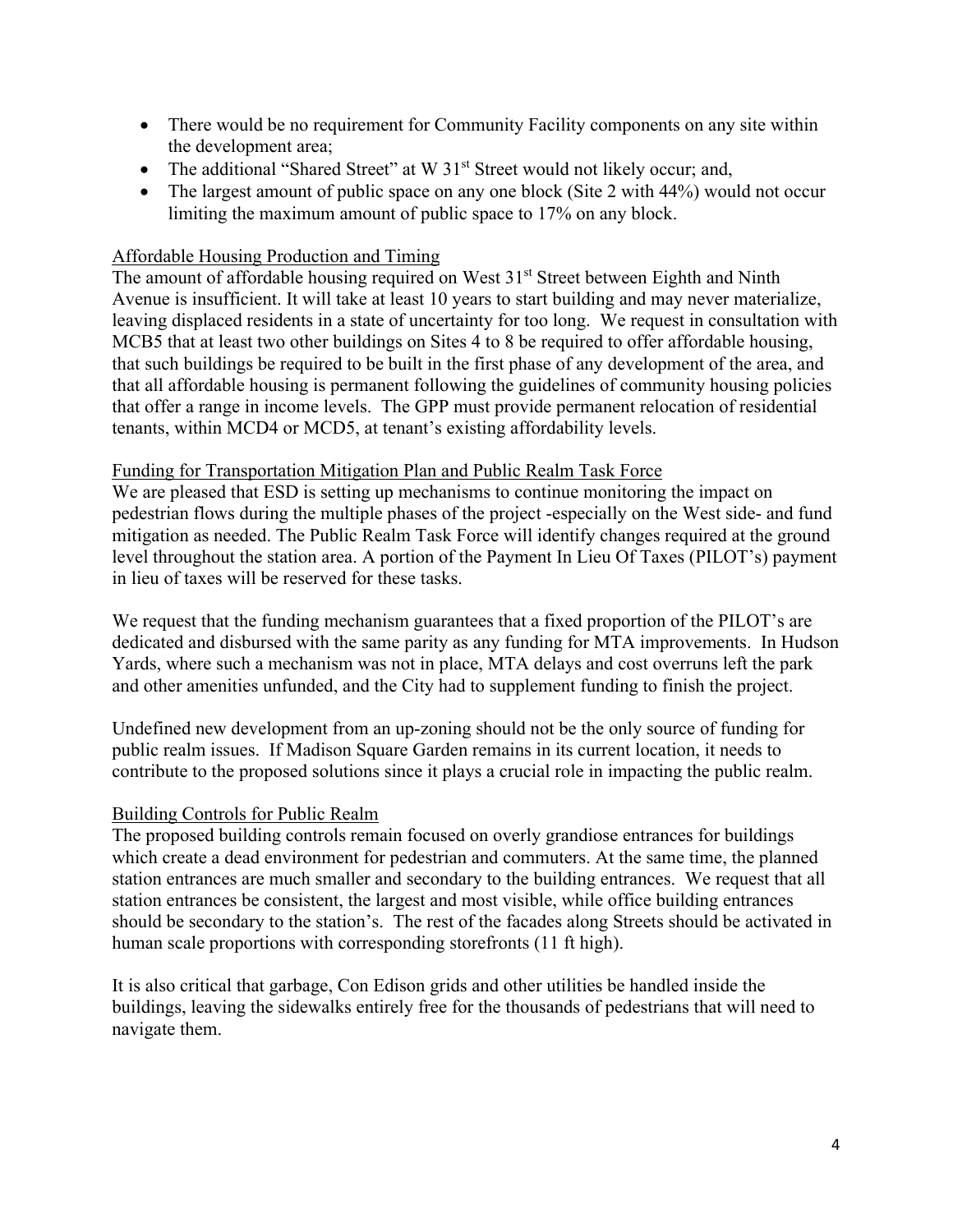#### Coordination with MTA Track Revisions

There is a disconnect between the process for the GPP and the process for the expansion of the rail lines for which MTA will be the lead agency. The possibility for a southern expansion of tracks has a direct impact on MCD4.

There needs to be a coordinated timeline between the track work to improve the efficiency of trains from all three transit agencies (Amtrak, NJ Transit, LIRR/MTA), any platform revisions, and the station improvements above ground. It would then follow that the improvements to the public realm and any new buildings would coincide with the below ground transformations.

The MTA must publish, and solicit public comments and feedback, on the list of improvements that will be required in any buildings, and which components would be funded by the PILOT's.

## **CONCLUSION**

The project overall has seen many improvements: lower density; Empire State building view corridors; more affordable housing with a commitment to relocate displaced residents; PILOT's at market price; better controls on buildings; much more open space and shared streets; funding to monitor and mitigate pedestrian crowding with a public realm task force; and a Station Advisory Group to review and comment on all improvements proposed in the station.

However, we are concerned that community benefits are overly dependent on an expansion that may not be supported by the community, and therefore may not be approved. We still deplore the dependency on the development of large office towers which could fall short of the financing needed for the Penn Station Area Redevelopment. It would behoove ESD to develop an alternative plan for the funding of the reconstruction of the area in order to better ensure the project addresses the needs of the community as well as future transit needs to create a world class transportation hub.

Sincerely,

Lowell D. Kern Jeffrey LeFrancois Chair First Vice Chair

/ Der Thed

**Christine Berthet** Paul Devlin Planning Committee

2. le France

Manhattan Community Board 4 Manhattan Community Board 4

GaretWeil

Co-Chair, Transportation Co-Chair, Chelsea Land Use Committee